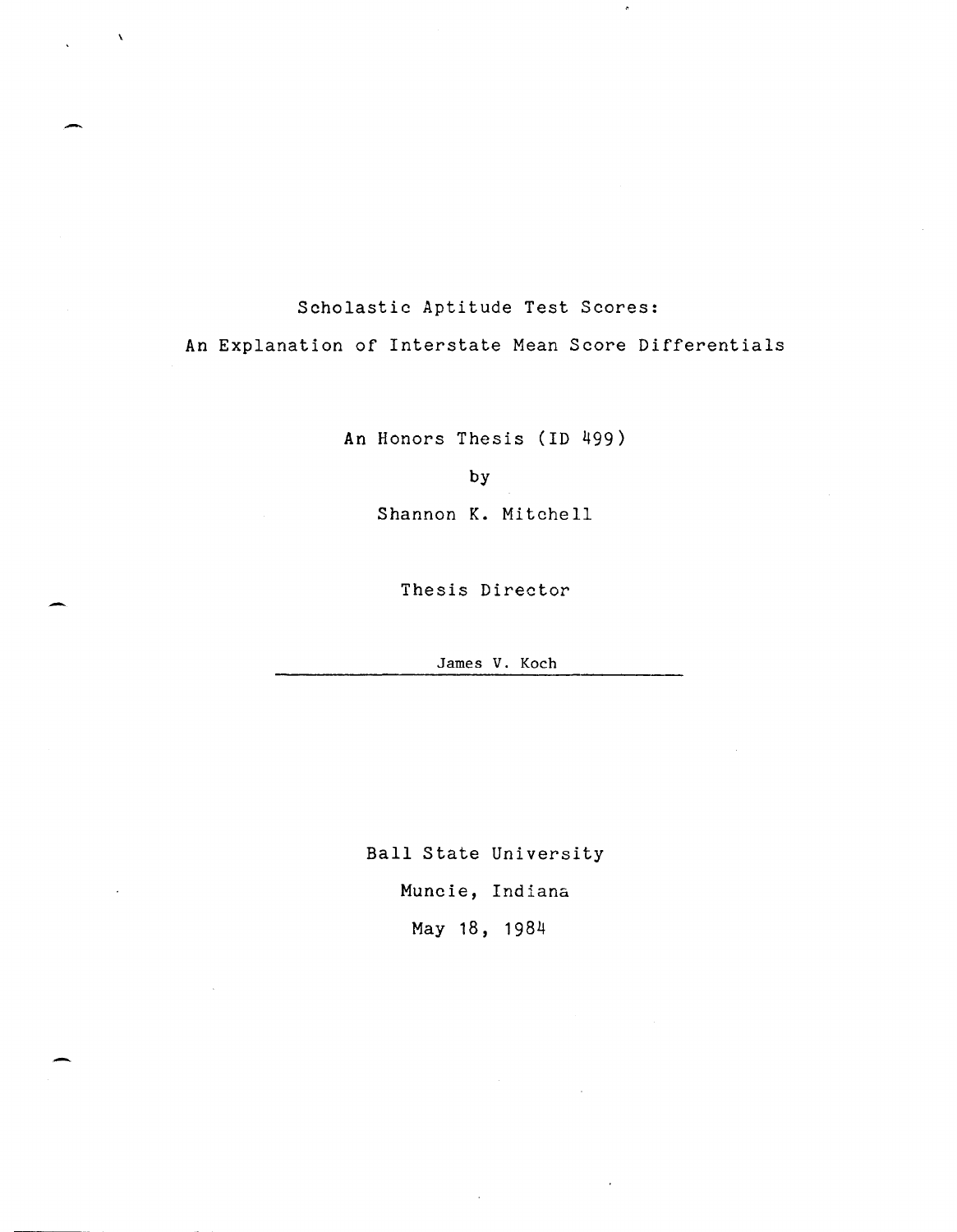$\partial$ 'Y c-\* 47<br>| 984

'SpCofi  $\Gamma$  is given  $\cup$  $\circ$ u $\circ$ n  $\cdot$ 

-

 $MSE$ Scholastic Aptitude Test Scores:

**An** Explanation of Interstate Mean Score Differentials

Each year academia eagerly awaits its own report card on performance: the College Board's announcement of mean Scholastic Aptitude Test (SAT) scores. The SAT is a standardized academic aptitude test typically administered to high school seniors. National mean scores on this test have come to be a measure of educational quality in the minds of many educators.

For eighteen consecutive years scores on one or both sections of the test (mathematics or verbal) fell. The spell was broken in 1981-82 when the average verbal score rose two points and the average mathematics score rose three points over the preceding year. College Board President George Hanford hailed the rise as a sign that, "serious efforts by the nation's schools and their students to improve the quality of education are taking effect."/1/

Within the spirit of national educational reform, states individually have strived to improve the quality of their educational programs. In response to a desire on the part of states to compare themselves educationally to other states, Secretary of Education Terrence H. Bell released, "State Education Statistics: State Performance Outcomes, Resource

<sup>/1/ &</sup>quot;SAT Verbal, Math Scores Up for First Time in 19 Years," Chronicle of Higher Education, 25, September 10, 1982, 1.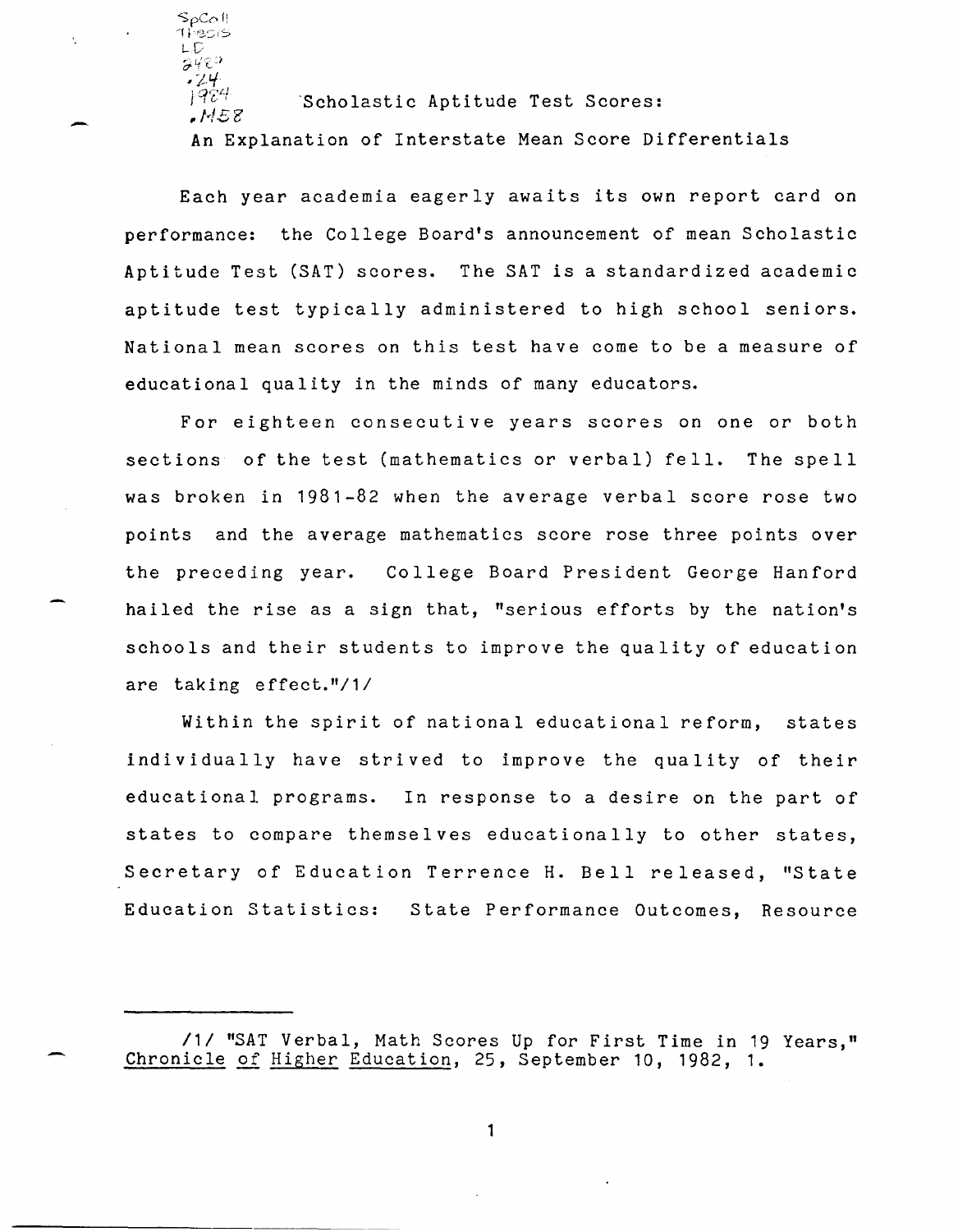Inputs, and Population Characteristics, 1972 and *1982."121* This report ranked each state in thirteen areas that might affect education or be an indicator of educational success, including mean SAT or American College Test (ACT) scores. The report was designed so as to allow interstate comparisons of measures of quality, tempered by a recognition of the relative assets and limitations of each state. In particular, the report suggested that correct interpretation'of the mean test scores and their rankings included examination of the percent of seniors taking the test, the percent of students living in poverty, the percent of minority students, the percent of handicapped students, as well as many of the other variables included in the data set.

-

 $\ddot{\phantom{0}}$ 

The release generated many theories about correct interpretation of the rankings. Educational representatives echoed the concerns of the Department of Education over the validity of utilizing mean test scores to evaluate educational quality because of great differences in such variables as the percent of seniors taking the exam, the percent of the student population living in poverty or the percent of students who are of a minority race.

The purpose of this research is to shed some quantified light on this matter of interstate comparisons of mean SAT ·scores. First, let us more closely examine some existing hypotheses about the causes of these differentials.

*<sup>121</sup>* U.S. Department of Education, "State Education Statistics: State Performance Outcomes, Resources Inputs, and Population Characteristics, 1972, and 1982," released January 5, 1984.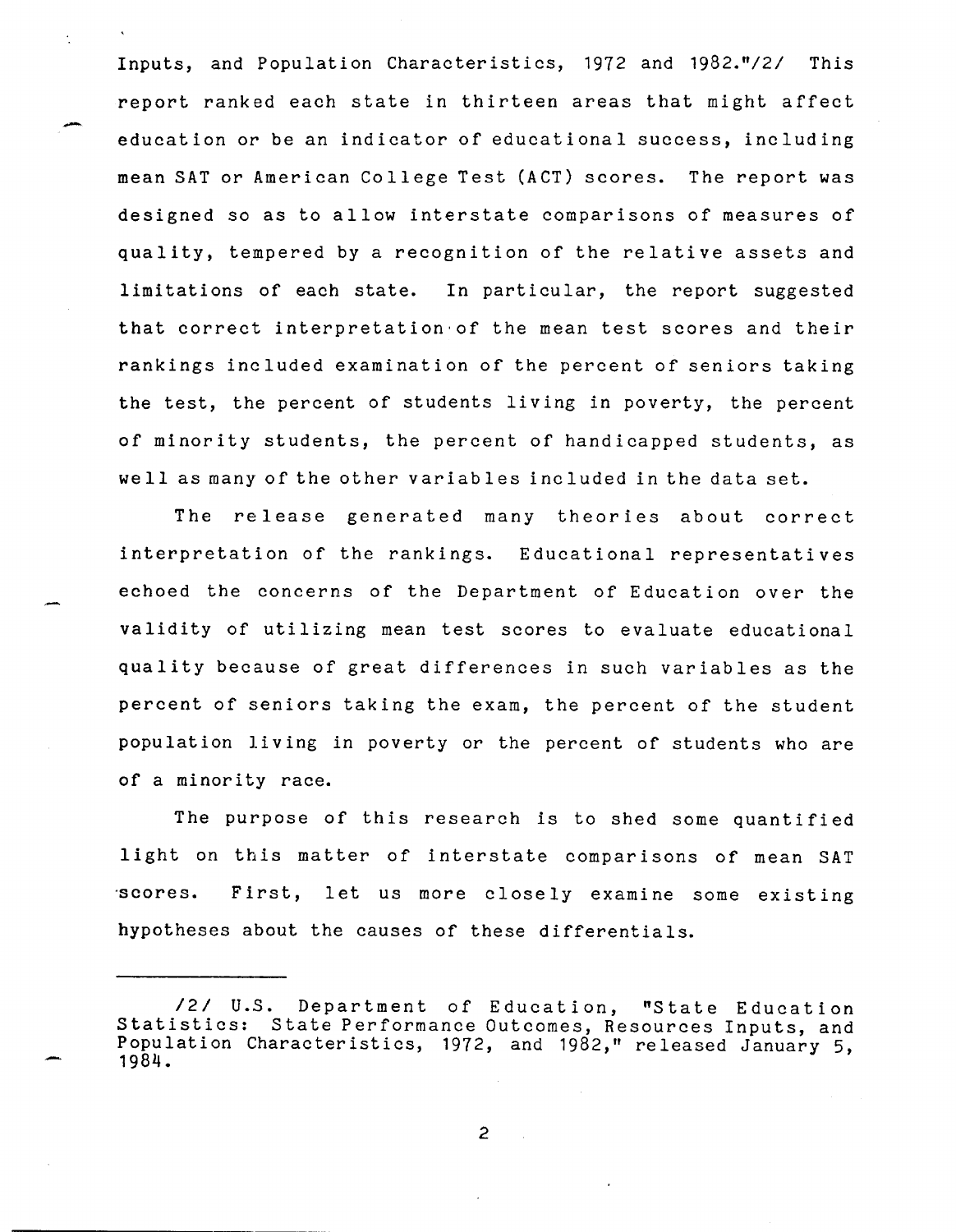The College Board, which administers the SAT, generally discourages interstate comparisons simply because of the different proportions of state populations that take the *test./31*  In twenty-one states plus the District of Columbia the SAT is more commonly taken. Twenty-eight states have a greater proportion of the population taking the ACT. The state of Washington administers a test different from either of these most frequently.

-

Data suggests that the smaller the percentage of seniors taking the SAT, the higher the mean score. The explanation for this phenomenon is that in a state such as Iowa, where only three percent of the seniors take the SAT and fifty-four percent take the ACT, a senior who takes the SAT does so because of a distinguishing need. The most plausible reason an Iowan might take the SAT would be to apply for admission to a particular school, probably out-of-state (most educational institutions in Iowa would accept an ACT score). When one considers that fully thirty-two of the thirty-four institutions grouped in Barron's Profiles of American Colleges as "Most Competitive" (in terms of admissions) require the SAT test *141,* it becomes apparent that it may be that only the brightest, most academically talented Iowans have a need to take the SAT. Another reason especially bright students might take the SAT in Iowa would be to compete for

131 "How the States Fared on SAT Scores," <u>Education</u> USA,<br>October 4, 1982, p. 45.

*<sup>141</sup>* College Division of Barron's Educational Series, Barron's Profiles of American Colleges (Woodbury, New York and elsewhere, 1980).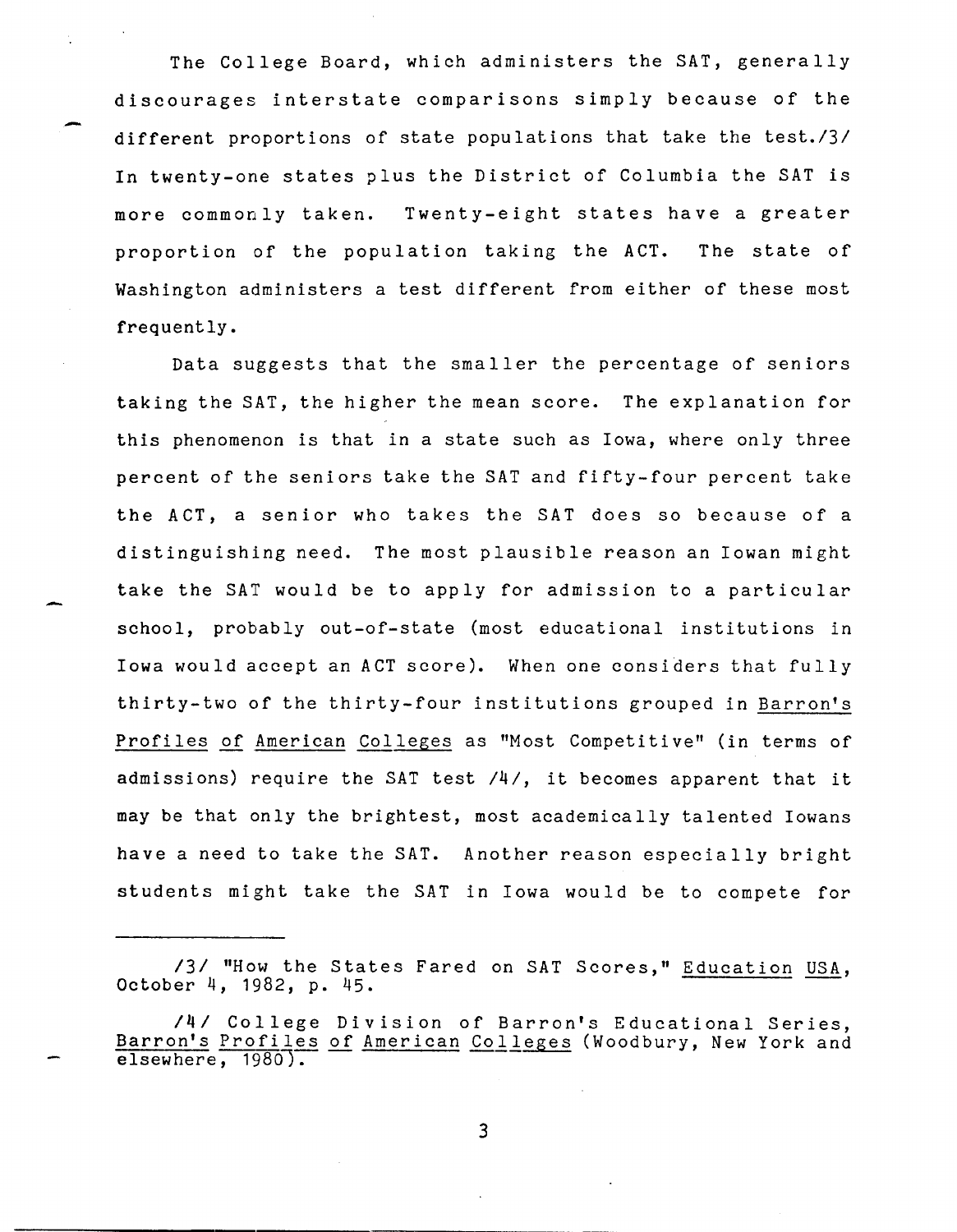National Merit Scholarships. This reasoning is of course applicable to the majority of primarily ACT states.

-

-

Another cause of score differentials was suggested by Thomas Shannon, head of the National School Boards Association. He noted that the highest scoring states, "have a very homogeneous population--no immigrants, very strong family settings." He continued, "What possible relationship is there between New Hampshire and the state of New *York?"/51* 

It is also commonly suggested that expenditures on education are positively related to quality, including expenditures on teachers' salaries. /6/

Now that we have examined some current thought on the causes of interstate mean SAT score differentials, let us test some of these rough hypotheses to see if they withstand empirical scrutiny.

Any model attempting to explain SAT score differentials would at least begin with what is currently the most popular explanation of these state variations: the proportion of students taking the exam. The rationale for the inclusion of this as an explanatory variable was presented above.

If one believes that to a certain extent the SAT captures learning processes and acquired know ledge, one might guess that ·mean state scores would be affected by any consistent bias a

*lSI* Peter Johnson and Sally Ann Stewart, "The Top-Rated Sytems Credit Involved Parents," USA Today, January 6, 1984, p.<br>7A.

*<sup>161</sup>* Johnson and Stewart; Gerald M. Boyd, "Dropout Rate in Schools Rose Sharply Since '72," New York Times, January 6, 1984, p. 10.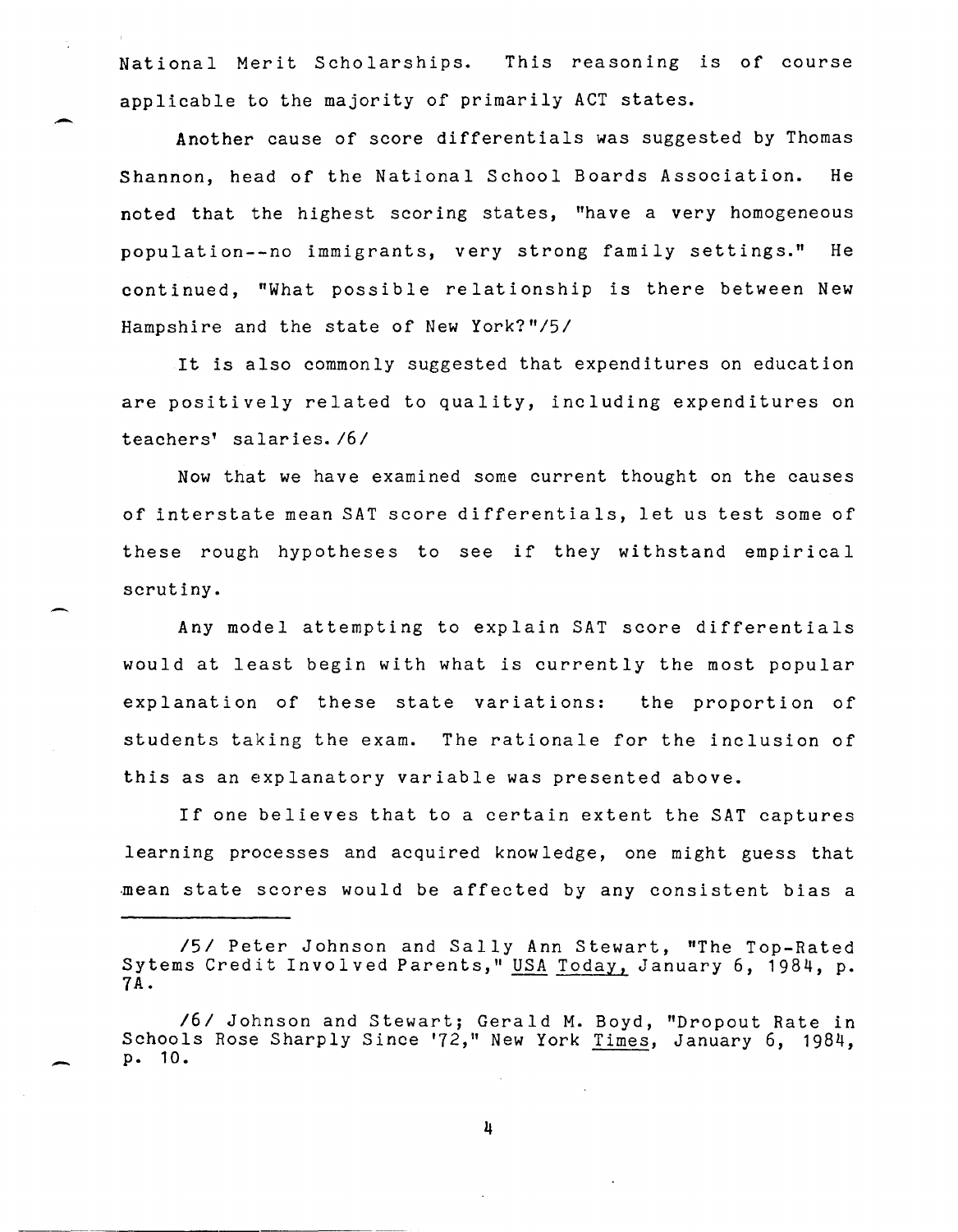state might have toward enhancing a student's learning. One measure that can be used to explain how these differences could come about would be the ratio of teachers to students. One would expect that teachers with an excess teaching burden might not be as effective as teachers with fewer students, and that students who studied under such overburdened teachers would be affected so as to lower scores achieved on a standardized test such as the SAT.

Another variable likely to affect a state's mean score might be the level of education of the state's population. One might hypothesize that students surrounded by a better educated populous might develop skills useful in attaining higher achievement on the SAT. Likewise, income per capita might be a measure of productive skills present in a state population that could influence students so as to raise their mean SAT scores. While this variable is probably somewhat colinear to the level of education (they have a correlation coefficient of .60), income per capita might capture existing skills within the populace that were not developed through formal education.

The percentage of minority students enrolled in school might affect mean SAT scores. Minority students generally perform at lower levels on the SAT test than do *whites./71* Although there has been much debate about possible race bias within standardized tests of intelligence and aptitude, the truth or falsity of such claims has no relevance in this discussion, since the cause of

*<sup>171</sup>* "White Students Score Highest on SAT Exams: New Report Shows Link to Family-income level," Chronicle of Higher Education, October 13, 1982, p. 1.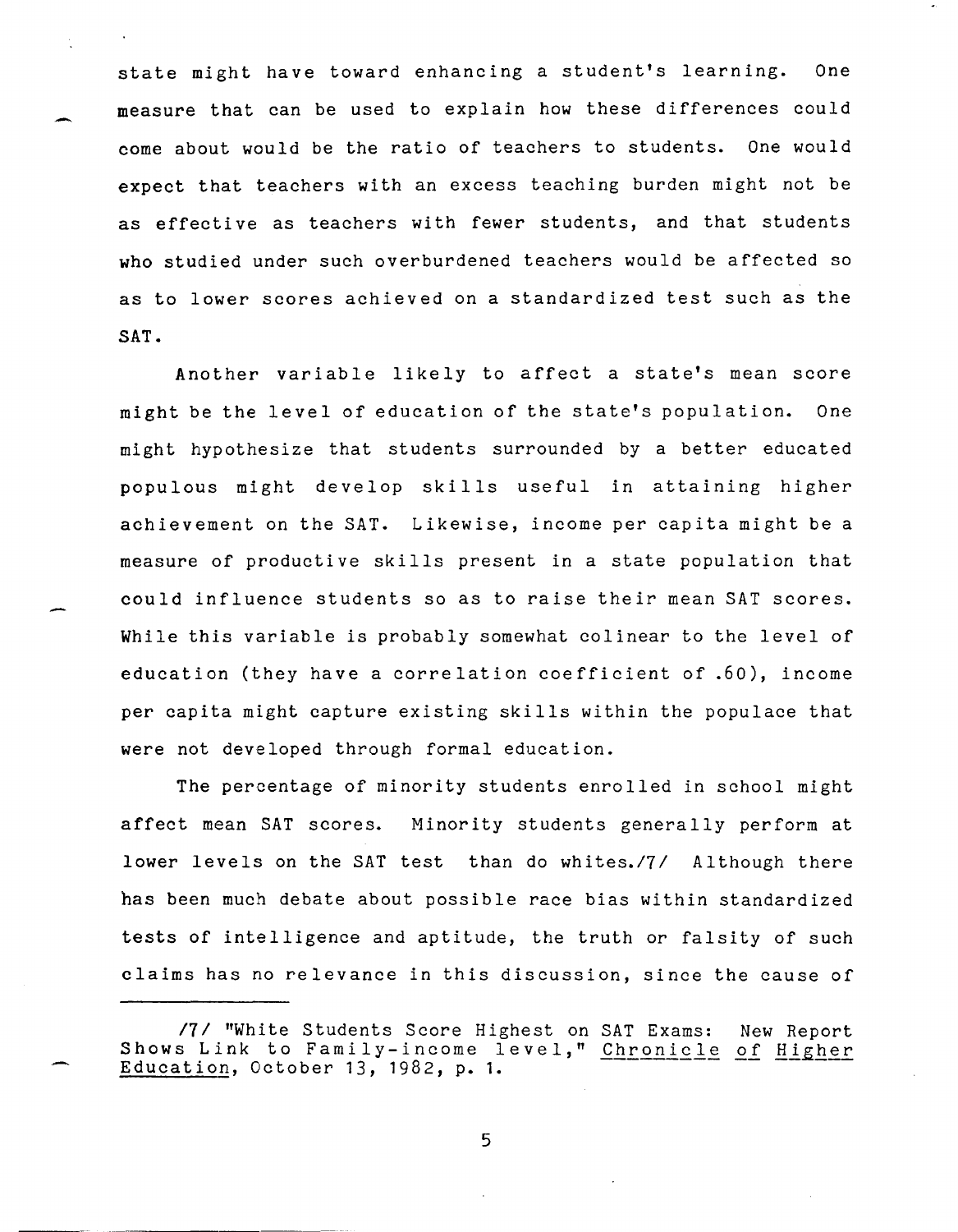poor minority performance does not alter its affect on mean state scores.

The level of urbanization within a state might also affect a state's mean performance, although we have no defined a priori expectations as to whether urbanization increases or decreases scores. This is essentially an empirical question.

In order to test our hypotheses that mean SAT scores are dependent upon the percent taking the test, the teacher-to-pupil ratio, state education levels, income per capita, the percent of minority students, and the degree of urbanization, an ordinary least squares regression was applied to the data, with mean SAT scores as the dependent variable. The regression was performed according to a linear model, assuming an intercept term with a constant coefficient for each variable. The results of this regression are printed in Table One and are reported as regression number seven.

The estimated coefficients for each of the dependent variables appears on row seven under the appropriate variable name (a key to the variable names and the source and nature of the data used can be found on page 16). The reliablity of the coefficients' estimates is reported in the form of a t-statistic, which appears in parentheses directly below the coefficient. Regression seven supports our hypotheses in part with highly significant results. The percent of seniors taking the test (%SAT) does appear to negatively affect mean scores, as we suspected. Our regression estimates that for each percentage point increase we may expect a decrease of about two and a half points in the mean score. This relationship is extremely

6

-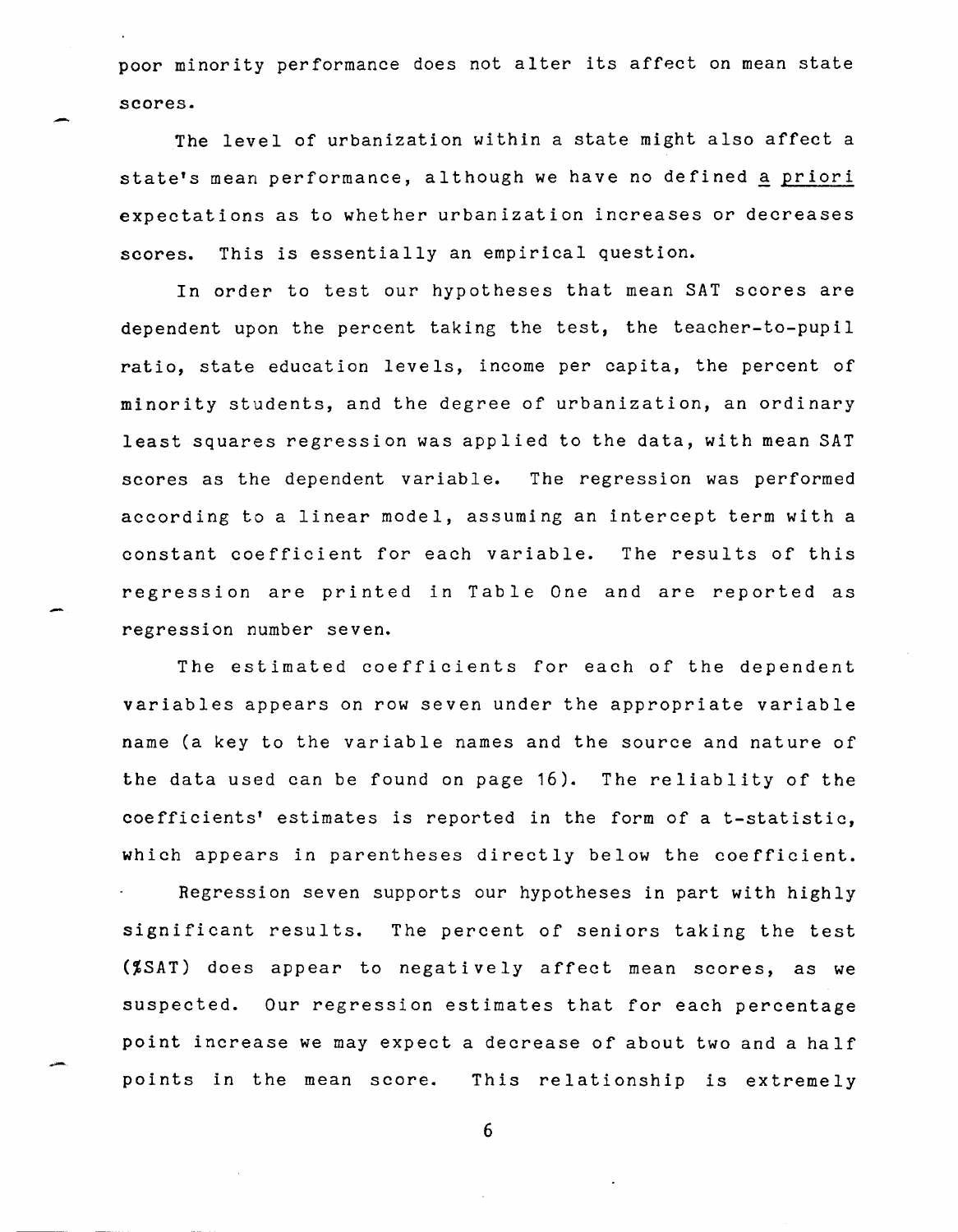reliable, with an alpha error estimate of less than .001. Also highly significant (a = .05) and of the expected sign are the estimated coefficients for the teacher-to-student ratio *181,* the level of education within the state */9/,* and the percentage of minority students.

The variable that represents the degree of urbanization (METRO) is not quite significant at the a = .05 level. It has a positive sign, though, which would at least preliminarily provide support for a hypotheses that urbanization has a positive effect on mean SAT scores.

The income per capita variable  $(Y/CAP)$  approaches a = .05 significance, but its sign is negative, which is contrary to our hypotheses. This is possibly due to a specification error in the model and certainly warrants further experimentation.

Although we have examined the coefficients of this model individually, we have not yet evaluated the regression as a whole. Table One reports the F-ratio for the entire regression, which indicates that our model is extremely significant overall.

*<sup>181</sup>* The reader should note the the data used in what is commonly referred to as a teacher-to-student ratio is actually in this case a pupil per teacher ratio, yielding numbers such as 16 or 24. The expected sign on this coefficient is thus negative. One interprets the estimated coefficient of 3.95 as follows: for -each state mean increase of one pupil per teacher it is estimated that the mean SAT score for that state will drop nearly four points.

*<sup>191</sup>*While it might seem incredulous at first glance that increasing the mean number of years of education within a state would increase its mean SAT score 107 points, the estimate would increase its mean SAI score for points, the estimate<br>becomes more realistic in light of the fact that the standard deviation of state means is only slightly over 2 months (the mean is twelve and one-half years).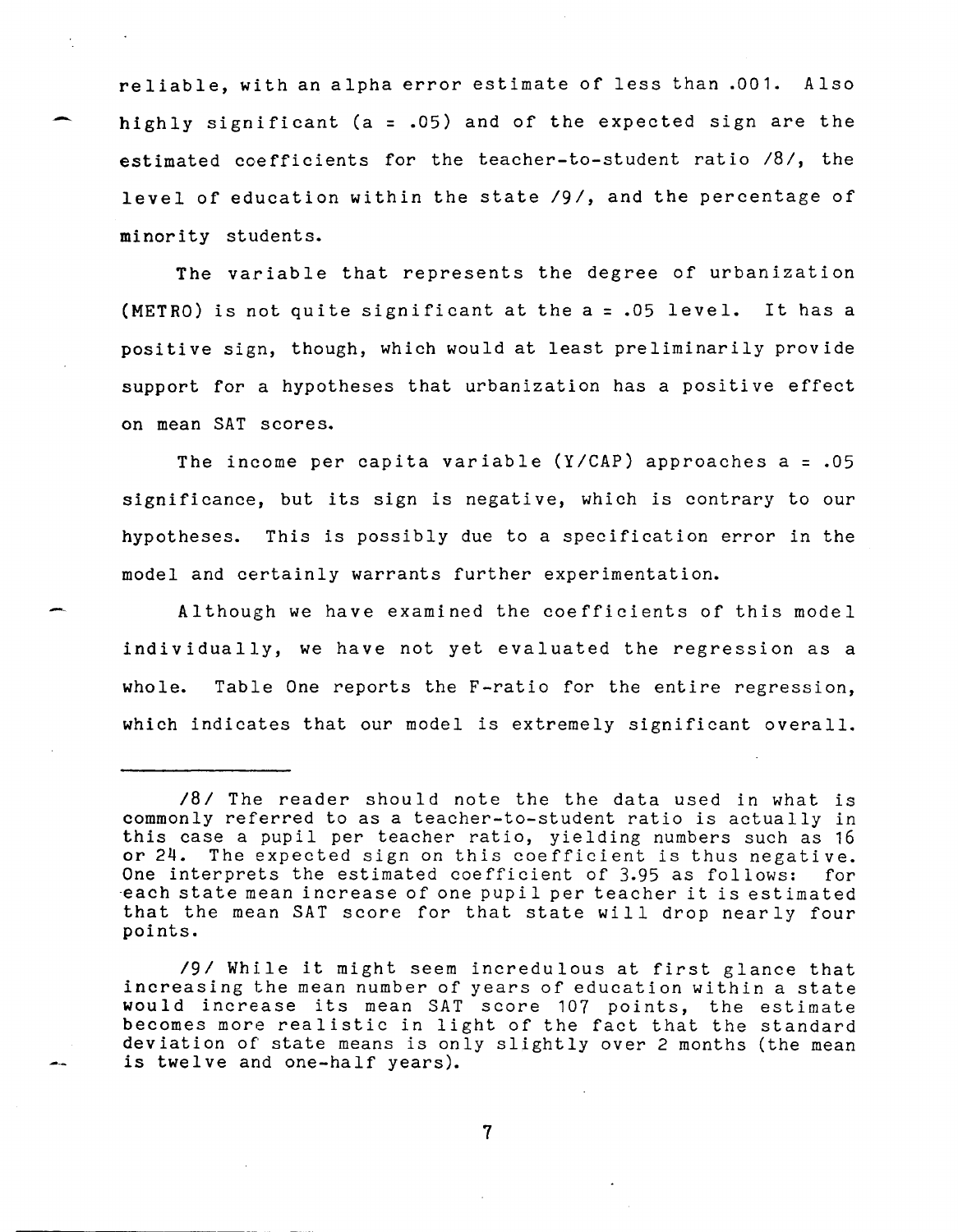The R 2 adjusted for degrees of freedom is .875. Because of our adequate sample size (50) and small number of calculated coefficients, the adjusted R 2 is very close in magnitude to the unadjusted R 2. The R 2 indicates the percent of the variance in mean SAT scores explained by our model.

This is, all in all, a credible explanation of SAT mean score variations. However, there are still other factors that might contribute to differences in states' mean scores. One source of information about the make-up of a state's test takers might be its graduation rate. An educational system that fosters learning and creates a respect for education probably would have a high graduation rate and, provided such attitudes are reflected by SAT scores, relatively high mean SAT scores. Another possibly relevant consideration is the percent of educational revenues a state receives from the Federal government. Theory gives us contradictory predictions about the sign of this variable, however. One the one hand, one might reason that only the most disadvantaged educational systems would qualify for Federal aid. On the other hand, it could be that Federal funds are often earmarked for special projects that have unusually high productivity in terms of enhanced student skill. This is once again an empirical question that can be addressed in this data ·set.

Regression one in Table One utilizes these two additional variables plus the variables significant at the five percent level from regression seven as independent variables. The results of this regression are slightly stronger than those of regression one, as evidenced by the F-ratio and the adjusted R 2.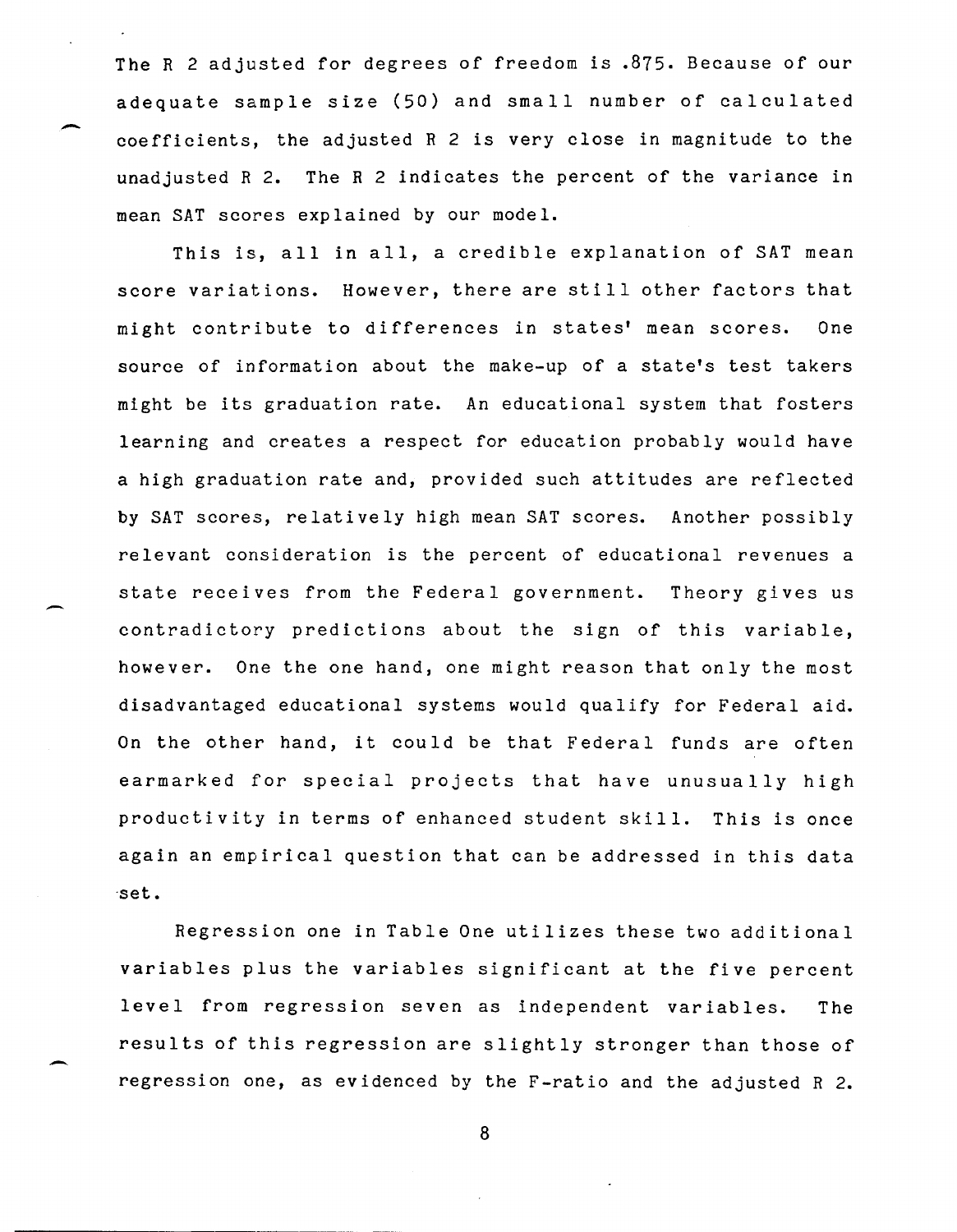As anticipated, the graduation rate (GRAD) carries a positive coefficient. The variable describing Federal funds as a percent of educational revenues (FED) has a positive sign. Regression eight contains the same explanatory variables as regression one, with METRO added, which is not significant. Regression eleven adds both METRO and Y/CAP. This regression is especially interesting because in this combination of explanatory variables METRO is significant at the five percent level, unlike any of the previously examined regressions.

-

 $\overline{\phantom{0}}$ 

An area of particular interest to legislators, taxpayers, and teachers is the subject of monies spent on education. Two variables in this data set attempt to capture this pecuniary flavor. Mean teachers' salaries are expected to vary directly with mean SAT scores because of the market theory. Higher salaries encourage persons with greater opportunity costs (typically more talented individuals) to enter the teaching field and relocation of teachers from other less-generous states. Assuming these persons are better teachers and that better teachers can positively influence standardized test scores such as the SAT, scores are expected to be higher. In a similar manner it is sometimes thought that by increasing expenditures per pupil the quality of education may increase, which might be expected to be reflected in mean SAT scores.

Regressions two, three, nine, and ten use these variables. Although the coefficients of these variables are not significant, the overall regressions are still reliable. All of these estimated coefficients have negative signs, contrary to expected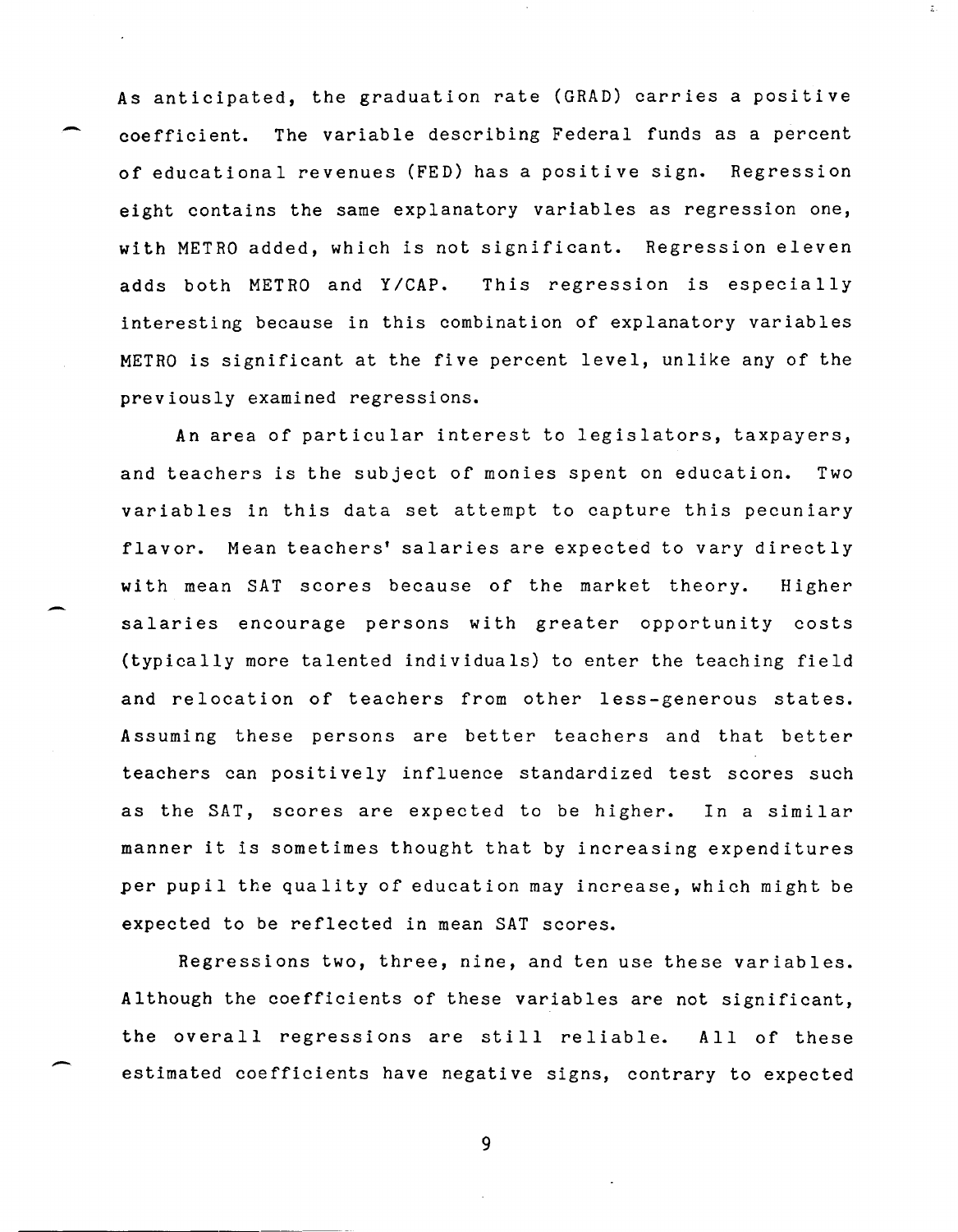results. In interpreting these coefficients it should be remembered, however, that the SAT is not designed to be a measure the quality of a student's education, but rather his or her aptitude. It is a matter of quite some debate just what it is that the SAT does measure, however, this paper intends only to aid in the interpretation of comparisons between state means.

Other descriptions of the student population to be examined within this paper include the percent who are living in poverty and who are handicapped. A priori one expects both of these conditions to adversely affect a student's performance in school and perhaps on SAT tests. Examination of regressions five, six, twelve, and thirteen, however, shows that these estimated coefficients are positive, although not significant at the five percent level. One possible explanaton for this phenomenon is that the effects of these handicaps are offset by the FED variable, since much of the Federal aid given to schools is particularly distributed and designed to aid the handicapped and those living in poverty. The results of these regressions indicate that Federal funds have not only offset disadvantages, but may have even created advantages.

The results of the regressions in Table One have generally supported hypotheses that the percent taking the SAT, the percent of students graduating, the teacher-student ratio, the percent of revenues received from the Federal government, state educational levels, and the percent of students who are minorities influence state mean scores on the SAT. Some surprises are that teachers' salaries and expenditures-per-pupil do not seem to have influence, as well as income per capita and the percent in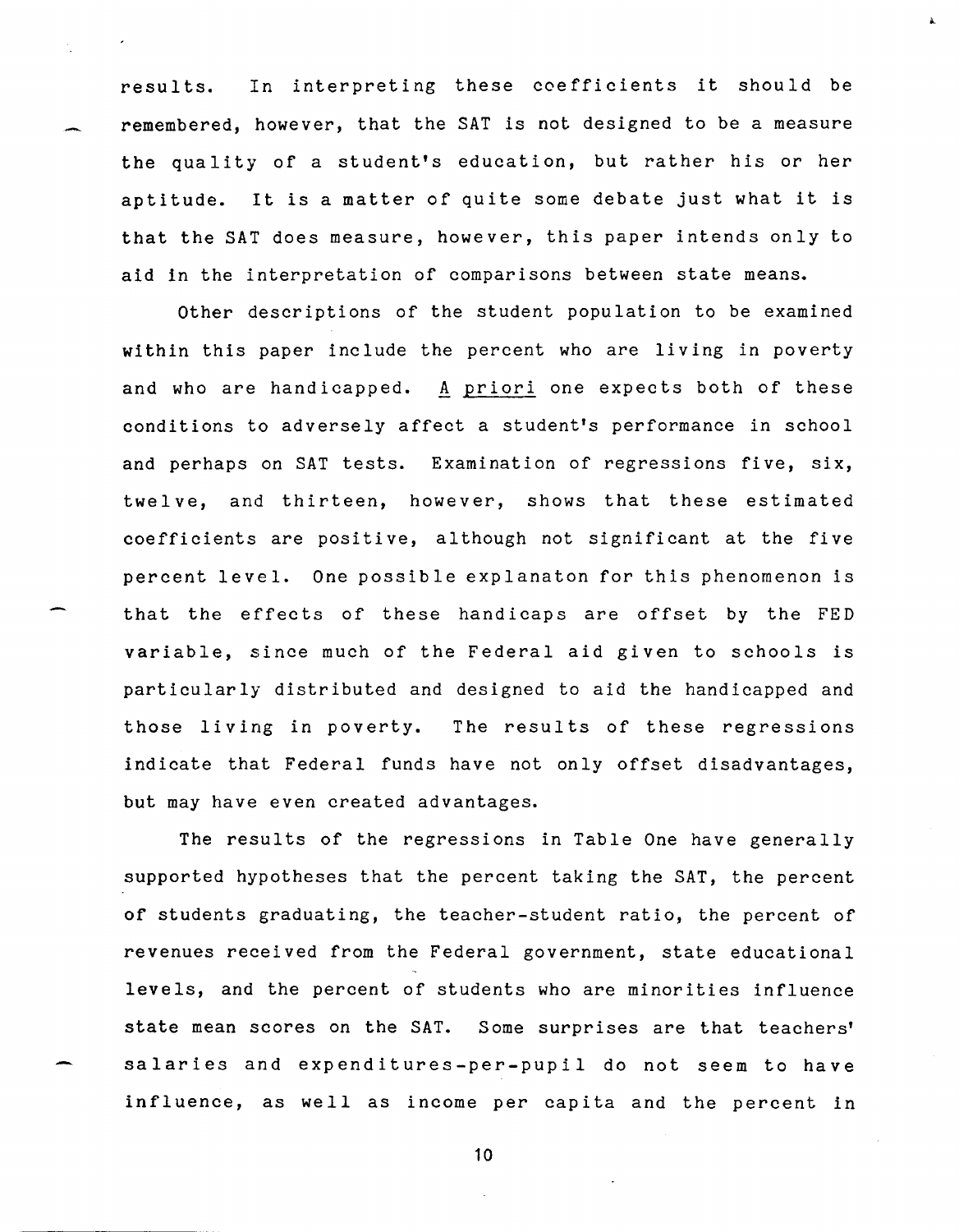poverty or handicapped.

Does the region of the country a state is in somehow affect its mean SAT score? Table Two contains information that will help us clarify our thought on the matter. Dummy variable regressions were run using the South as the ommitted *region./101*  Regression fourteen illustrates such as regression. Notice that the Y/CAP variable along with the regional variables northeast and north central are not significant at the five percent level. This tells us that the Northeast and North Central regions are not statistically different in terms of predicted mean SAT scores than the South.

The remaining regressions in Table Two use a base comprised of the South plus the Northeast and the North Central states. The Southwest and the West are each statistically different from th is base.

These regressions in general tend to explain a greater proportion of the variance in mean state SAT scores than those without the regional variables. The reason underlying this

*<sup>1101</sup>*Dummy variables are assigned a value of one if the state is in the region, zero otherwise. The region of the South<br>is ommitted to preclude extreme multicollinearity. ommitted to preclude extreme multicollinearity. Interpretation of the model is as follows: a Southern state (the South being the ommitted (base) region) has an estimated mean SAT score equal to the sum of the coefficients times the state's particular corresponding variable values. For a Southern state, therefore, the coefficients for the other regions do not change its score, since it has zero for its value in those regions. States in other regions would estimate their mean score likewise, except that for in the appropriate regional variable the value of one means that the coefficient for that regional variable is<br>added to the score. This model assumes that these regional This model assumes that these regional differences are correctly identified in terms of shifting intercepts, or in other words, that the coefficients of the other variables are constant regionally.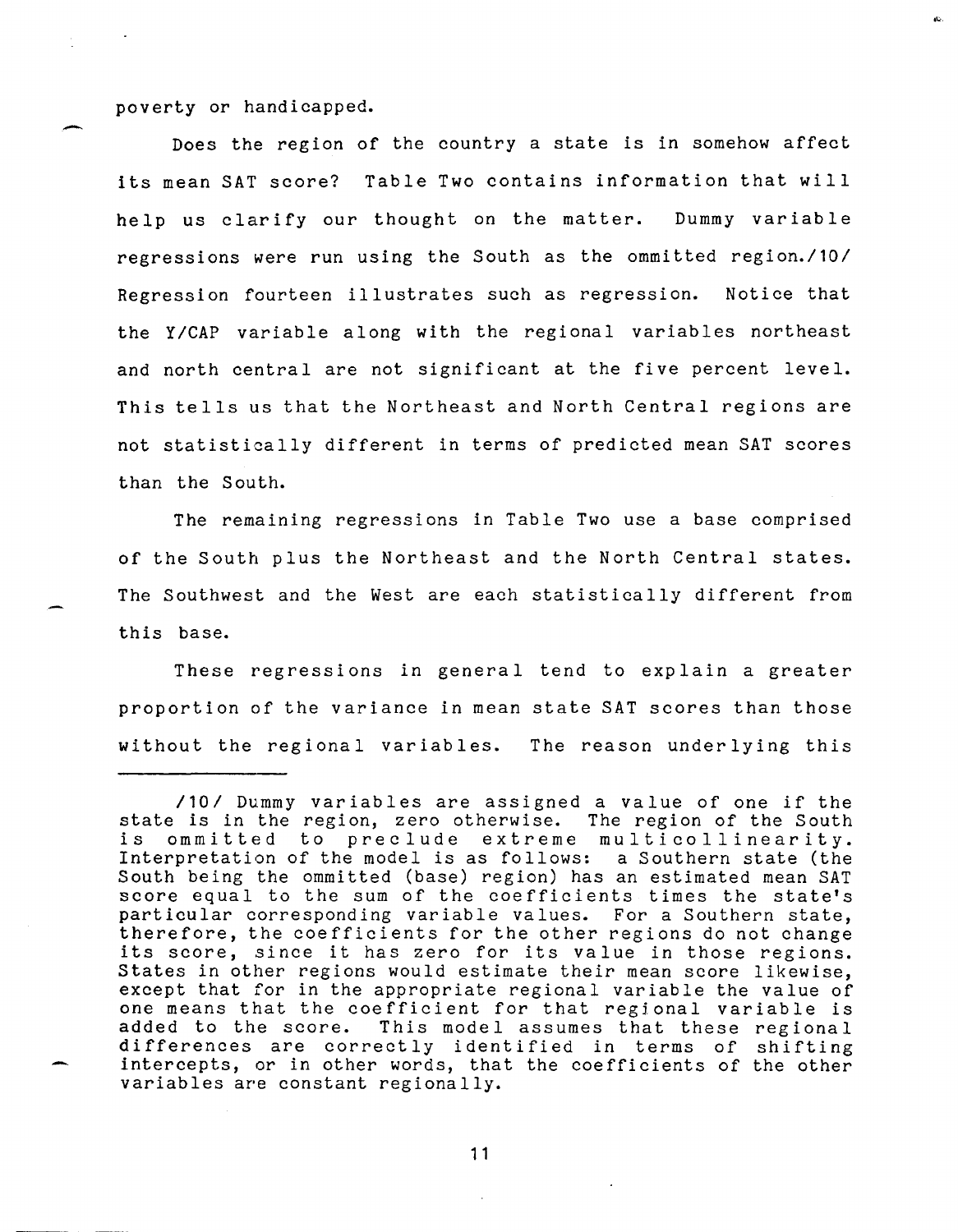numerical find is as yet unclear. What is it about the southwest and the West that makes states in those regions have lower mean scores? This question undoubtedly deserves further research using variables as yet untested or perhaps using different types of mode Is.

.-

How do the results reported here aid us in using mean SAT scores to evaluate the performance of a particular state's educational system? If there is an element of educational quality distinct from that attached to our explanatory variables, this element would manifest itself in the error term. Let us use regression one from Table One as an illustration. Like all of the other regressions here, regression one explains a great deal of the variance in mean SAT scores and is highly significant. This tells us that we have done a good job of specifying mean SAT scores. Because of this, our error terms can be statistically considered to be normally distributed, or in other words, the differences between actual observed 1982 mean SAT scores and the scores estimated from this regression can be assumed to be caused by random error. Continuing this reasoning, we know that this separate element of educational quality (separate from the already included explanatory variables) cannot be measured within mean SAT scores in a statistically significant form. The only degitimate method of use mean SAT scores to discern quality differentials is to use coefficients for variables that may proxy quality. In regression one these could be the graduation rate, the teacher-per-pupil ratio, the Federal revenues variable, and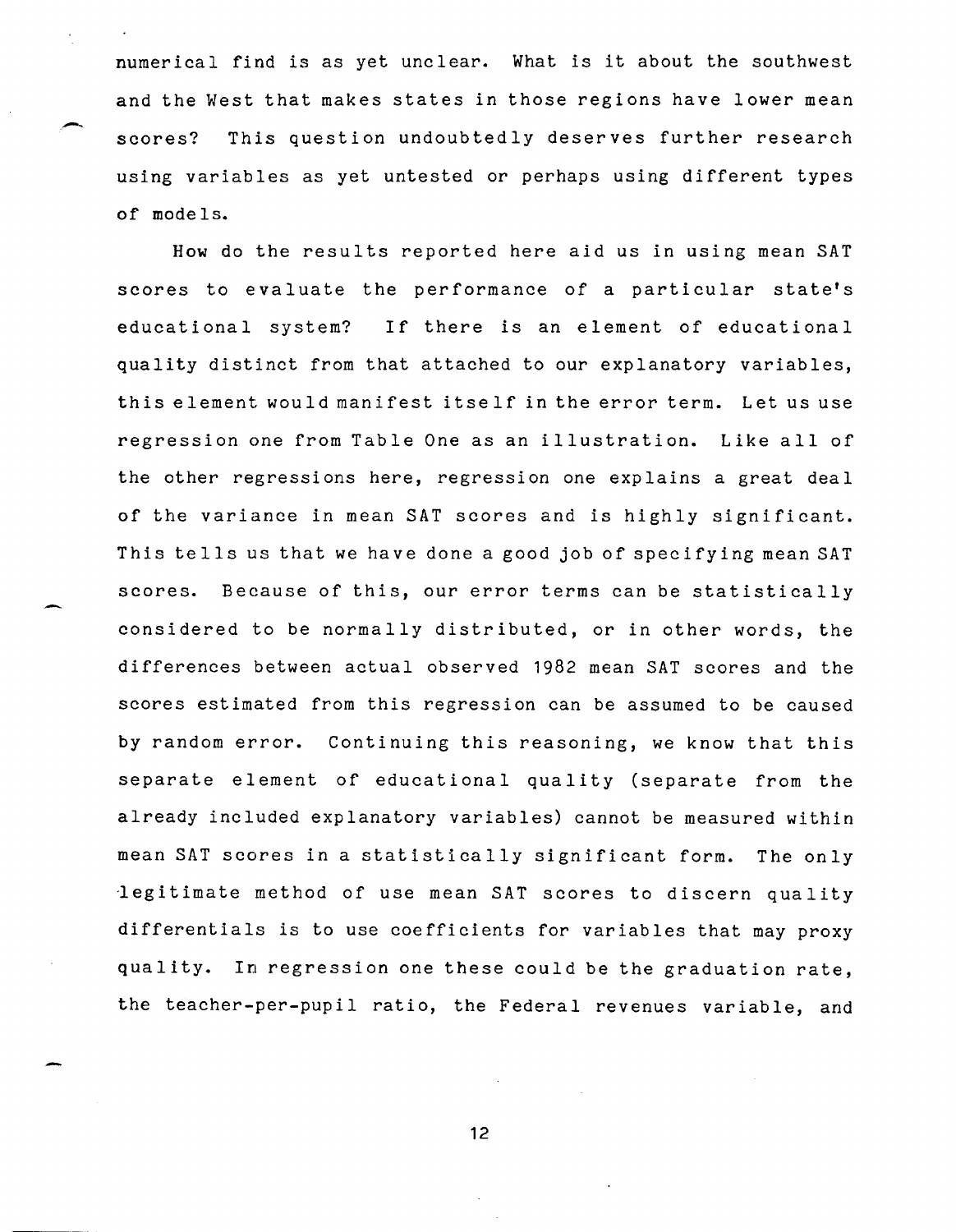the mean amount of education in the state population./11/ Using some sort of weighted combination of these variables and the data for a state would be the only way to discern quality of state education from this research.

-

Having acknowledged that analysis of the residual in search of a quality factor is statistically unsound for these regressions, it nevertheless is interesting to see how such an analysis might be done. The estimated mean SAT scores from regression one for each state appear in Table Three. Assuming that our model correctly specifies the equation, the residual for each state is composed of entirely random noise. If, however, we believe that there is some ommitted variable, we expect that its effect will appear in the residual. If educational quality is hypothesized to exist within the residual, a negative residual would indicate that the state in question has less educational quality than a state with a positive residual.

In the case of regression one, New York and Iowa tie for the largest positive residual: fifty-three points. Alaska has the greatest negative residual: fifty points. Indiana has a negative residual of twenty-two points and Illinois has a positive residual of eleven points. Once again it should be remembered that analysis of this sort is innapropriate for this data. As further evidence of this it will be noted that the largest percentage error of estimate for any state (New York) is only six percent.

<sup>/11/</sup> These variables may have different amounts of impact on educational quality.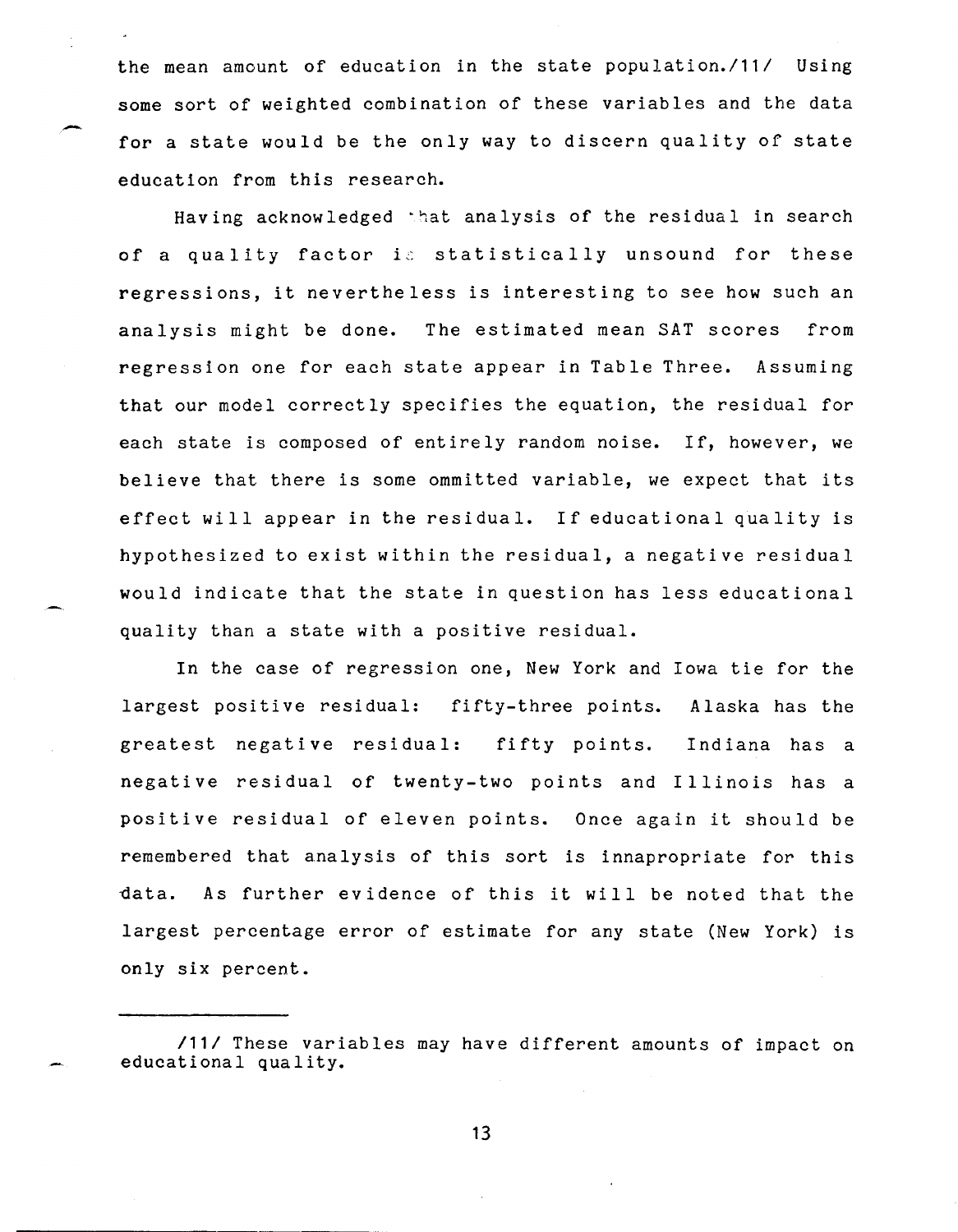The quantitative work done in this paper supports many of the hypotheses already expressed by educational commentators about state mean SAT differentials, the most cited and most statistically significant of which is the percentage of seniors taking the test. It has been shown that much of the variance in state mean SAT scores is caused by factors beyond the control of educators, such as the percent of students who are minorities. This research suggests that the SAT does not provide a good medium for making educational quality comparisons between states, perhaps because this is not the purpose of the test.

-

-

Further research in this area could include investigation into the cause of some of the unexpected signs on coefficients such as income per capita. The underlying cause of the significant regional variables is also worthy of investigation. Econometric theory leads one to suspect multicollinearity and heteroscedasticity within the data. Additional research should explore these matters.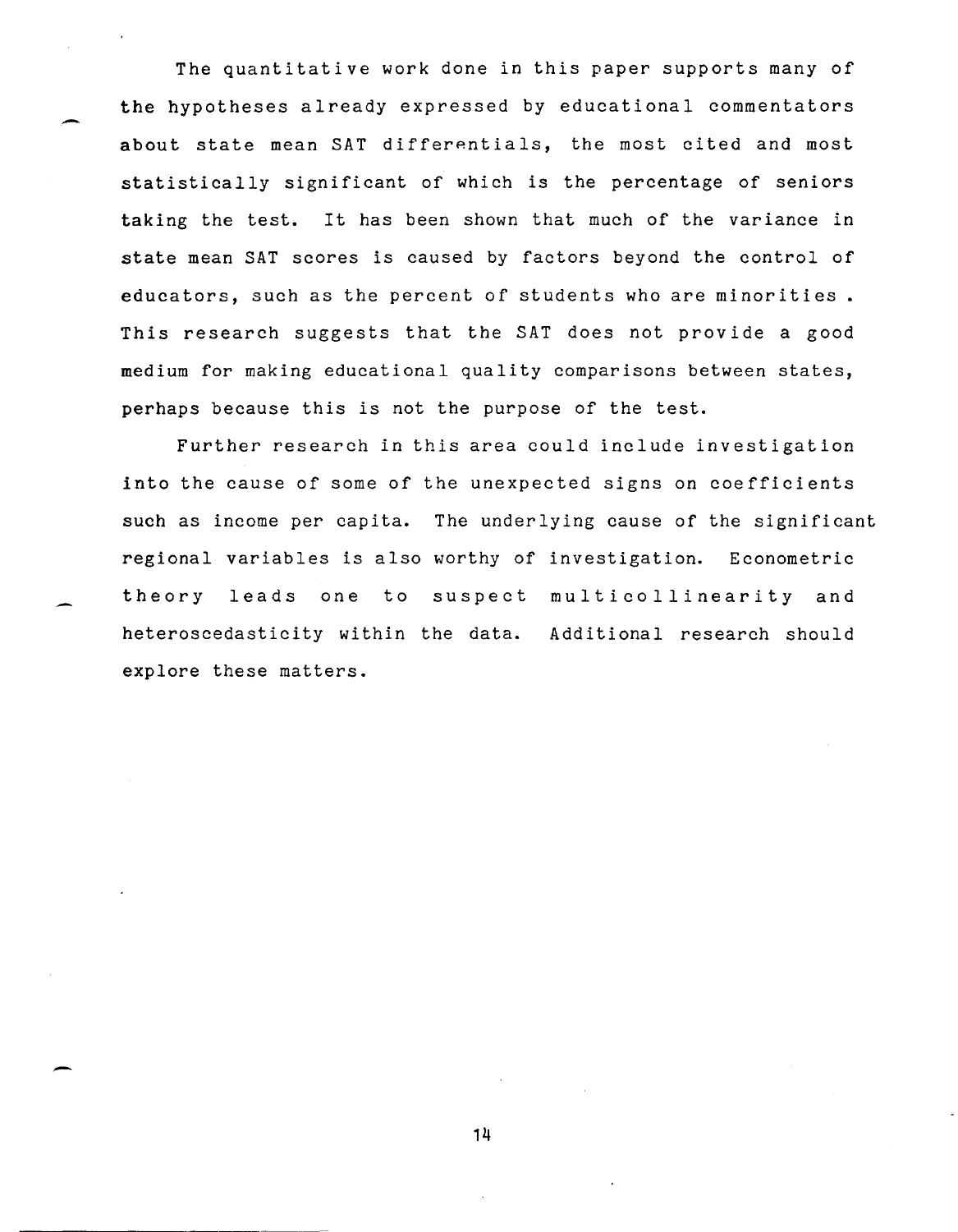## KEY TO VARIABLES\*

- SAT mean = 944.72 std. dey. = 72.91 Mean SAT score. Department of Education and "How the States Fared on SAT Scores," Education Today, October 4, 1982, p. 45.
- $SAT$  mean = 27.22 std. dev. = 22.65. The percent of high school seniors taking the SAT. Department of Education and Education Today.
- GRAD mean = 73.29 std. dey. = 12.61 Percent of the ninth grade class from 1978 the completed high school.
- *PIT* mean = 18.48 std. dey. = 2.42 Average number of pupils per teacher.
- FED mean  $= 9.41$  std. dev.  $= 4.48$ Percent of school revenue that comes from the Federal government.
- EDUC mean =  $12.48$ mean - 12:40 Stat dev. - 0:19<br>Mean number of years of education for the state population. std. dev.  $= 0.19$
- $MIN$  mean = 25.77 std. dev. = 19.06 Percent of enrolled students who are a minority race.
- METRO mean = 61.76 std. dey. = 23.34 Percent of state population living in a State Metropolitan Statistical Area. Source: U.S. Bureau of the Census
- TSAL mean =  $16,578$  std. dev. =  $3,603$ Average teacher salary.
- *XIPUP* mean = 2,456 std. dey. = 646 Current expenditures per pupil. Does not include capital outlay.
- YICAP mean = 10,768 std. dey. = 1,674 Income per capita.

-

- $$POV$  mean = 15.02 std. dev. = 4.95 Percent of enrolled students living in poverty.
- **\$HAND** mean =  $8.86$  std. dev. =  $1.68$ Percent of enrolled handicapped students.
	- NE 6 states Northeast geographic area, by convention.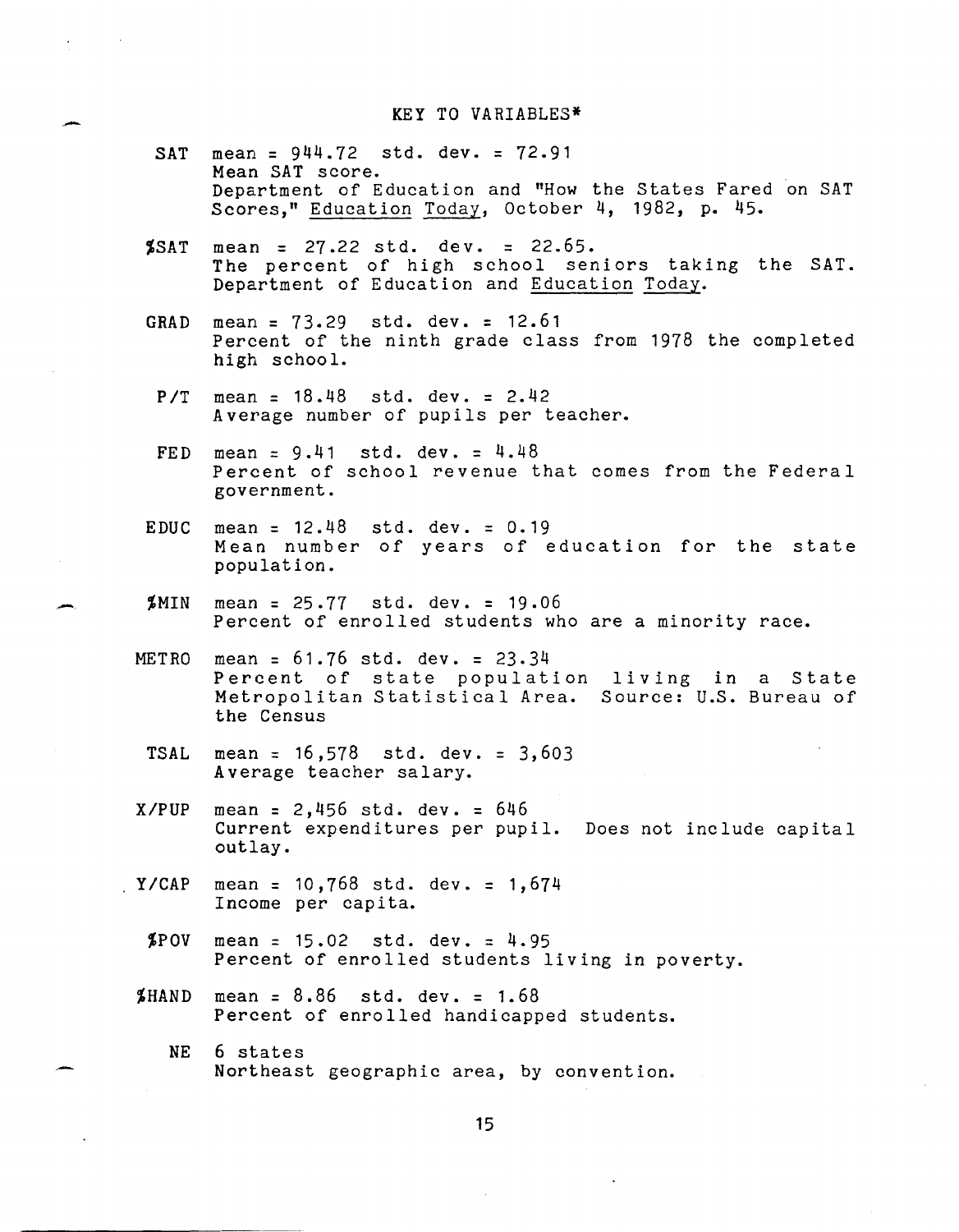NC 13 states<br>North Cent<br>SW 5 states North Central geographic area, by convention.

- 5 states Southwest geographic area, by convention.
- WEST 9 states Western geographic area, by convention.

\* Unless otherwise noted all data is from the U.S. Department of Education, "State Education Statistics: State Performance Outcomes, Resource Inputs, and Population Characteritics, 1972, and 1982," released January 5, 1984.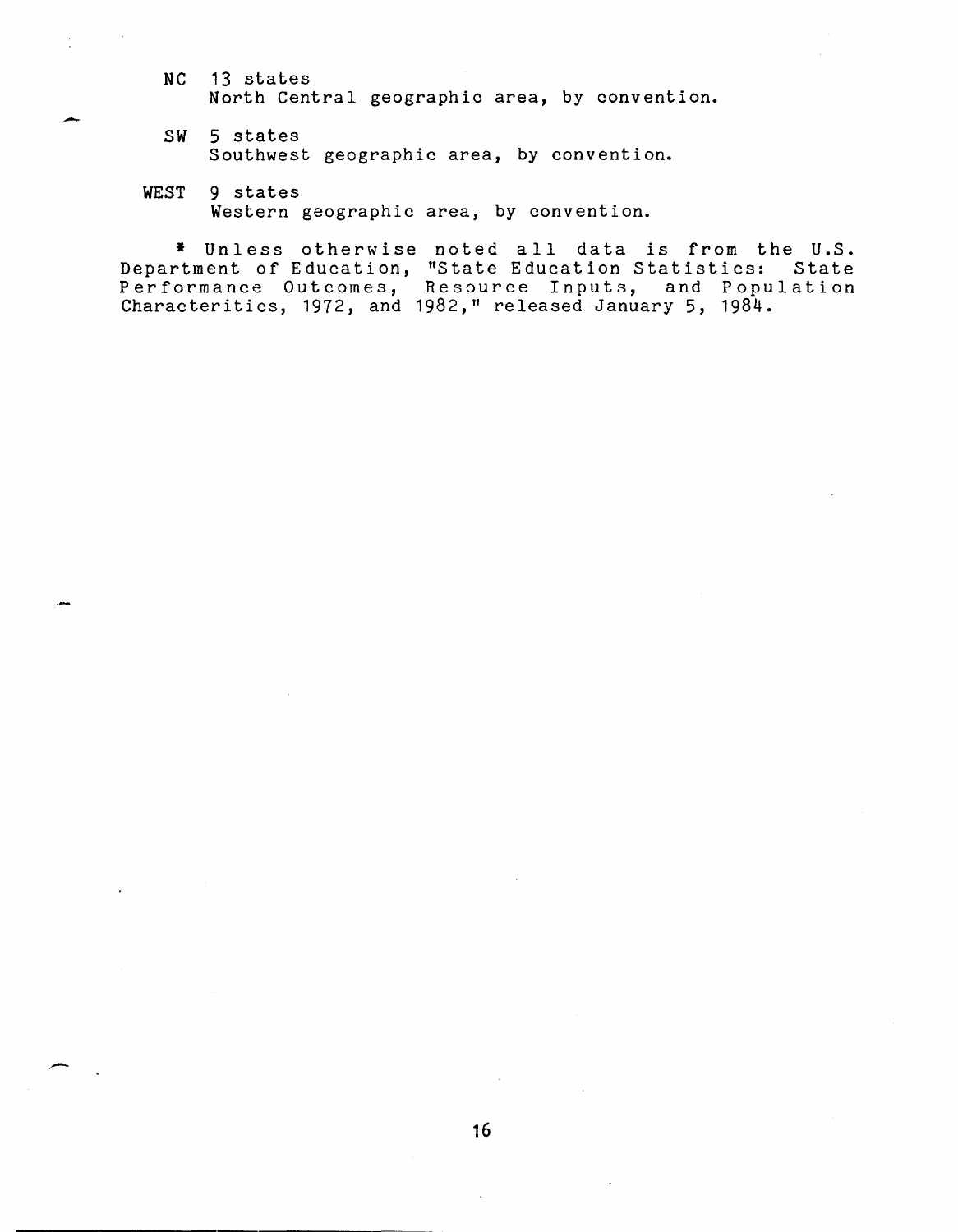| ,              | <b>INTER</b><br>1 177.73 | %SAT<br>$-2.50$<br>111.70. | <b>GRAD</b><br>0.81<br>(2.46) | P/T<br>$-5.98$<br>للقت | FED<br>2.29<br><u>(2.53)</u> | <b>EDUC</b><br>70.70<br><u>( 3.50)</u> | <b>XMIN</b><br>$-0.68$<br>3.331 | <b>METRO</b>   | <b>TSAL</b>        | X/PUP               | Y/CAP              | <b>XPOV</b>    | <b>XHAND</b>    | F-RATIO<br>69.00 | AJD R <sup>2</sup><br>.893 |
|----------------|--------------------------|----------------------------|-------------------------------|------------------------|------------------------------|----------------------------------------|---------------------------------|----------------|--------------------|---------------------|--------------------|----------------|-----------------|------------------|----------------------------|
|                | $2\frac{18.32}{ }$       | $-2.54$<br>(13.67)         | 0.77<br>(2.34)                | $-5.93$<br>(3.87)      | 2.08<br>(2.25)               | 82.94                                  | $-0.60$<br>$(3.53)$ $(2.68)$    |                | $-0.001$<br>(1.02) |                     |                    |                |                 | 59.36            | .893                       |
|                | 3 109.15                 | $-2.48$<br>(13.06)         | 0.82<br>(2.47)                | $-6.36$<br>(3.80)      | 2.25<br>(2.46)               | 77.49                                  | $-0.65$<br>$(2.39)$ (3.06)      |                |                    | $-0.004$<br>(0.59)  |                    |                |                 | 58.30            | .891                       |
|                | 4 129.03                 | $-2.49$<br>(13.32)         | 0.81<br>(2.42)                | $-6.22$<br>(3.58)      | 2.22<br>(2.38)               | 75.83                                  | $-0.65$<br>$(2.85)$ $(2.81)$    |                |                    |                     | $-0.001$<br>(0.30) |                |                 | 57.91            | .890                       |
| 5 <sup>7</sup> | 3.88                     | $-2.46$<br>(12.89)         | 0.88<br>(2.56)                | $-5.77$<br>(3.69)      | 2.05<br>(2.13)               | 83.04<br>(3.18) (2.95)                 | $-0.83$                         |                |                    |                     |                    | 1.06<br>(0.75) |                 | 58.63            | .892                       |
|                | 6148.75                  | $-2.52$<br>(13.05)         | 0.80<br>(2.40)                | $-5.95$<br>(3.84)      | 2.23<br>(2.35)               | 72.63                                  | $-0.66$<br>$(3.32)$ $(2.96)$    |                |                    |                     |                    |                | 0.61<br>(0.24)  | 57.87            | .890                       |
|                | $7 - 77.21$              | $-2.91$<br>(14.27)         |                               | $-9.07$<br>(3.95)      |                              | 106.92                                 | $-0.68$<br>$(3.76)$ $(2.91)$    | 0.44<br>(1.66) |                    |                     | $-0.007$<br>(1.62) |                |                 | 58.02            | .875                       |
|                | 8 194.65                 | $-2.62$<br>(12.90)         | 0.76<br>(2.31)                | $-6.85$<br>(4.11)      | 2.56<br>(2.77)               | 69.90<br>(3.48)                        | $-0.79$<br>(3.58)               | 0.26<br>(1.14) |                    |                     |                    |                |                 | 60.25            | .894                       |
|                | 9,68.83                  | $-2.65$<br>(12.91)         | 0.72<br>(2.16)                | $-6.78$<br>(4.07)      | 2.35<br>(2.48)               | 81.78<br>(3.50)                        | $-0.70$<br>(2.97)               | 0.26<br>(1.25) | $-0.001$<br>(1.00) |                     |                    |                |                 | 52.84            | .894                       |
|                | $10\,94.78$              | $-2.60$<br>(12.64)         | 0.76<br>(2.31)                | $-7.54$<br>(4.08)      | 2.53<br>(2.73)               | 79.90<br>(3.44)                        | $-0.76$<br>(3.40)               | 0.30<br>(1.42) |                    | $-0.006$<br>(0.867) |                    |                |                 | 52.50            | .894                       |
|                | 11 -23.60                | $-2.65$<br>(13.03)         | 0.71<br>(2.14)                | $-8.50$<br>(3.96)      | 2.43<br>(2.62)               | 93.51<br>(3.36)                        | $-0.71$<br>(3.10)               | 0.43<br>(1.74) |                    |                     | $-0.005$<br>(1.21) |                |                 | 53.50            | .896                       |
|                | 12 -151.09               | $-2.60$<br>(12.91)         | 0.87<br>(2.61)                | $-6.85$<br>(4.17)      | 2.20<br>(2.33)               | 94.64<br>(3.60)                        | $-1.13$<br>(3.50)               | 0.40<br>(1.77) |                    |                     |                    | 2.15<br>(1.43) |                 | 54.30            | .900                       |
|                | 13 211.43                | $-2.61$<br>(12.61)         | 0.76<br>(2.28)                | $-6.89$<br>(4.02)      | 2.60<br>(2.63)               | 68.80                                  | $-0.81$<br>$(3.13)$ $(3.22)$    | 0.27<br>(1.24) |                    |                     |                    |                | $-0.34$<br>0.13 | 51.49            | .892                       |

TABLE ONE

) )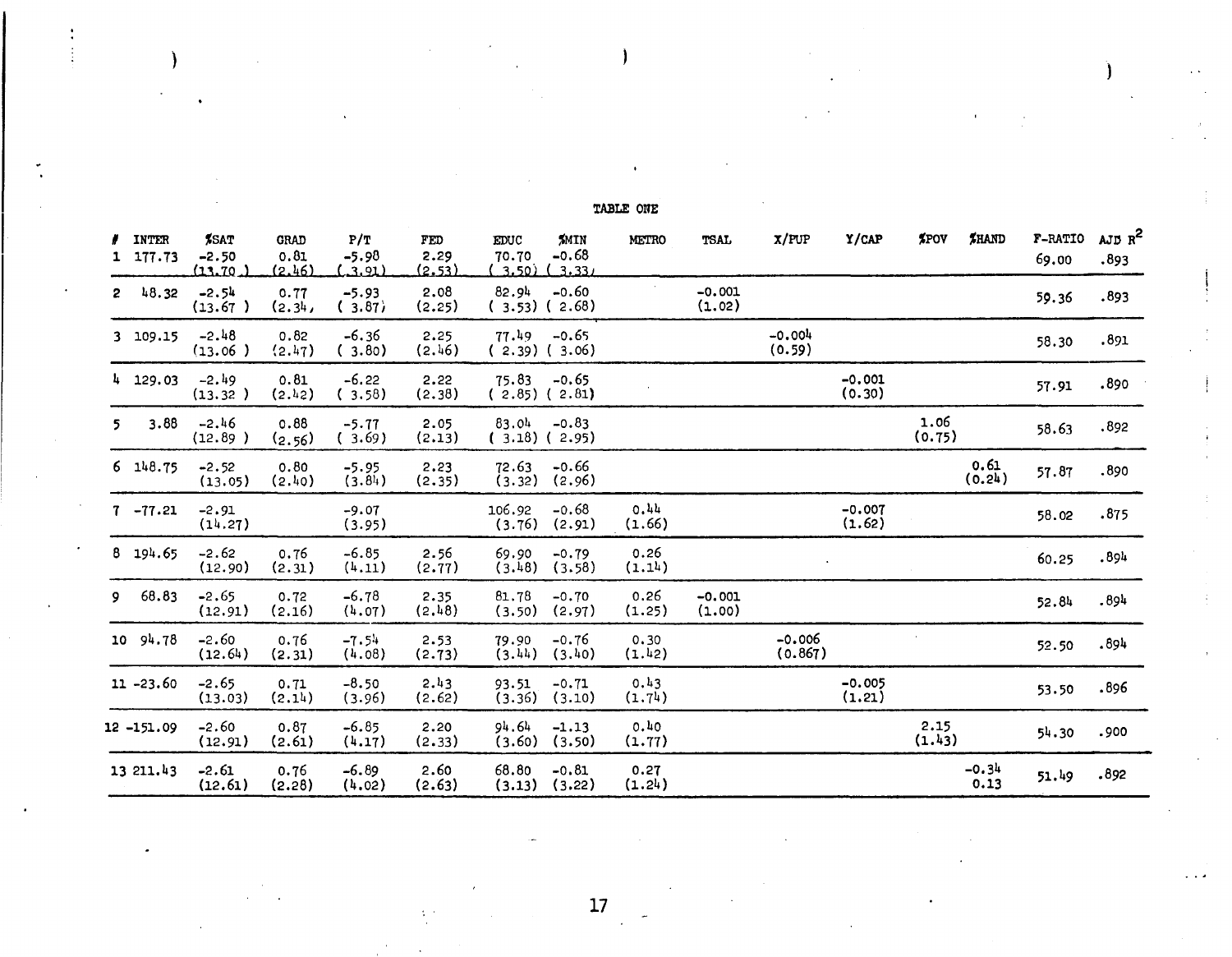## TABLE TWO

)

لترد

| <b>/ INTER %SAT</b> |                                           | <b>GRAD</b> | P/T                          | FED | <b>EDUC</b>     | <b>XMIN</b>                                | <b>METRO</b>       | TSAL X/PUP         |                    | Y/CAP XPOV MAND    |                | NE             | <b>NC</b> | SW                                                           |                   | WEST $\Gamma$ -ratio ADJ R <sup>2</sup> |      |
|---------------------|-------------------------------------------|-------------|------------------------------|-----|-----------------|--------------------------------------------|--------------------|--------------------|--------------------|--------------------|----------------|----------------|-----------|--------------------------------------------------------------|-------------------|-----------------------------------------|------|
|                     | $14 - 636.6 - 3.23$<br>(11.31)            |             | $-6.33$<br>(2.26)            |     |                 | $148.37 - 0.66$ 0.26                       | (4.46)(2.26)(2.44) |                    |                    | $-0.005$<br>(1.01) |                | 6.34<br>(0.38) |           | $-16.29 - 29.99 - 41.69$ 39.78<br>$(1.25)$ $(2.00)$ $(2.44)$ |                   |                                         | .888 |
|                     | $15 - 403.3 - 2.91$<br>(16.83)            |             | $-3.99$<br>(2.31)            |     |                 | $122.56 - 0.75$<br>(5.11)(3.61)            |                    |                    |                    |                    |                |                |           | $-16.83 - 36.94$                                             | $(1.33)$ $(2.98)$ | 66.36.889                               |      |
|                     | $16 - 489.6 - 2.67$ 0.67<br>(14.52)(2.28) |             | $-4.58$ 3.06<br>(2.65)(3.60) |     |                 | $123.12 - 0.73$ 0.10<br>(5.08)(3.64)(0.51) |                    |                    |                    |                    |                |                |           | $-27.33 - 36.48$                                             | $(2.4)$ $(3.15)$  | 60.54.916                               |      |
|                     | $17 - 528.1 - 2.63$ 0.68<br>(16.02)(2.35) |             | $-4.15$ 2.97<br>(2.79)(3.61) |     |                 | $125.92 - 0.70$<br>(5.39)(3.71)            |                    |                    |                    |                    |                |                |           | $-27.33 - 38.25$                                             | $(2.42)$ $(3.52)$ | 69.33 .918                              |      |
|                     | $18 - 644.7 - 2.67$ 0.65<br>(16.04)(2.24) |             | $-4.20$ 2.79<br>(2.83)(3.35) |     |                 | $137.28 - 0.60$<br>(5.46)(2.87)            |                    | $-0.001$<br>(1.19) |                    |                    |                |                |           | $-29.44 - 37.13$                                             | $(2.59)$ $(3.42)$ | 62.42.919                               |      |
|                     | $19 - 548.1 - 2.62$ 0.69<br>(15.33)(2.34) |             | $-4.39$ 2.96<br>(2.58)(3.55) |     |                 | $128.17 - 0.68$<br>(5.17)(3.37)            |                    |                    | $-0.002$<br>(0.30) |                    |                |                |           |                                                              | $(2.41)$ $(3.33)$ | $-27.92$ $-37.52$ 60.27 .916            |      |
|                     | $20 - 584.4 - 2.62 0.68$<br>(15.65)(2.31) |             | $-4.48$ 2.91<br>(2.64)(3.43) |     | $131.99 - 0.66$ | (4.78)(3.02)                               |                    |                    |                    | $-0.001$<br>(0.42) |                |                |           | $-28.12 - 37.95$                                             | $(2.43)$ $(3.45)$ | 60.42.916                               |      |
|                     | $21 - 604.9 - 2.61$ 0.72<br>(15.08)(2.35) |             | $-4.08$ 2.85<br>(2.70)(3.23) |     | $131.29 - 0.77$ | (4.92)(3.08)                               |                    |                    |                    |                    | 0.54<br>(0.43) |                |           | $-27.36 - 37.57$                                             | $(2.40)$ $(3.38)$ | 60.43.916                               |      |
|                     | $22 - 225.2 - 2.83$ 0.58<br>(16.15)(1.77) |             | $-3.87$<br>(2.30)            |     | $104.22 - 0.64$ | (4.07)(2.99)                               |                    |                    |                    |                    |                |                |           | $-16.39 -33.55$                                              | $(1.33)$ $(2.74)$ | 60.16 .894                              |      |
|                     | $23 - 429.2 - 2.87$ 0.54<br>(16.54)(1.68) |             | $-3.98$<br>(2.41)            |     | $123.37 - 0.49$ | (4.46)(2.12)                               |                    | $-0.002$<br>(1.64) |                    |                    |                |                |           | $-20.59 - 32.29$                                             | $(1.67)$ $(2.68)$ | 55.10 .897                              |      |
|                     | $24 - 561.3 - 2.88$<br>(16.20)            |             | $-4.84$<br>(2.48)            |     | $138.99 - 0.64$ | (4.68)(2.71)                               |                    |                    |                    | $-0.003$<br>(0.94) |                |                |           | $-19.42 - 36.42$                                             | $(1.50)$ $(2.93)$ | 56.85 .889-                             |      |
|                     | $25 - 598.2 - 2.87$<br>(15.67)            |             | $-3.91$<br>(2.25)            |     | $137.04 - 0.91$ | (4.53)(3.17)                               |                    |                    |                    |                    | 1.03<br>(0.79) |                |           | $-17.83 - 36.47$                                             | $(1.40)$ $(2.93)$ | 56.47.888                               |      |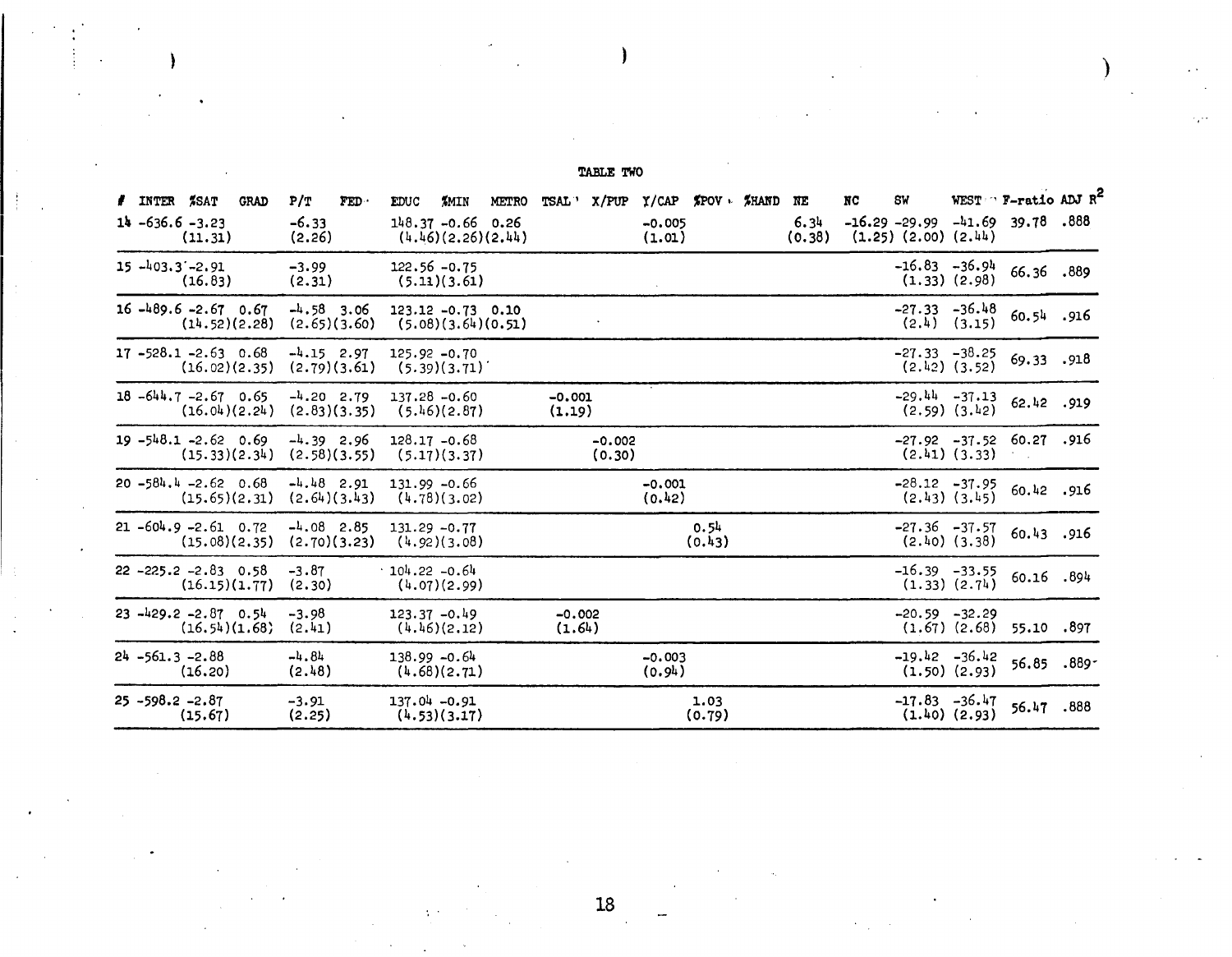TABLE THREE

|                      | <b>OBSERVED</b>     | CALCULATED          | RESIDUAL              |
|----------------------|---------------------|---------------------|-----------------------|
| Alabama              | 964.000             | 968.548             | $-4.548$              |
| Alaska               | 923.000             | 973.331             | $-50.331$             |
| $-Ariz$ ona          | 981.000             | 990.439             | $-9.439$              |
| Arkansas             | 999.000             | 996.914             | 2.086                 |
| California           | 899.000             | 888.955             | 10.045                |
| Colorado             | 983.000             | 990.349             | $-7.349$              |
| Conneticut           | 896.000             | 862.349             | 33.651                |
| Delaware             | 897.000             | 903.988             | $-6.988$              |
| District of Columbia | 821.000             | 810.625             | 10.375                |
| Florida              | 889.000             | 903.336             | $-14.336$             |
| Georgia              | 823.000             | 811.678             | 11.322                |
| Hawaii               | 857.000             | 874.474             | $-17.474$             |
| Idaho                | 995.000             | 1007.431            | $-12.431$             |
| Illinois             | 977.000             | 965.446             | 11.554                |
| Indiana              | 860.000             | 882.330             | $-22.330$             |
| Iowa                 | 1088.000            | 1034.669            | 53.331                |
| Kansas               | 1045.000            | 1030.118            | 14.882                |
| Kentucky             | 985.000             | 976.313             | 8.687                 |
| Louisiana            | 975.000             | 961.802             | 13.198                |
| Maine                | 890.000             | 915.699             | $-25.699$             |
| Maryland             | 889.000             | 882.031             | 6.969                 |
| Massachusetts        | 888.000             | 873.194             | 14.806                |
| Michigan             | 973.000             | 954.538             | 18.462                |
| Minnesota            | 1028.000            | 1031.863            | $-3.863$              |
| Mississippi          | 988.000             | 988.553             | $-0.553$              |
| Missouri             | 975.000             | 994.843             | $-19.843$             |
| Montana              | 1033.000            | 1030.482            | 2.518                 |
| Nebraska             | 1045.000            | 1041.384            | 3.616                 |
| Nevada               | 917.000             | 961.760             | $-44.760$             |
| New Hampshire        | 925.000             | 901.805             | 23.195                |
| New Jersey           | 869.000             | 855.954             | 13.046                |
| New Mexico           | 997.000             | 989.339             | 7.661                 |
| New York             | 896.000             | 842.726             | 53.274                |
| North Carolina       | 827.000<br>1068.000 | 837.911             | $-10.911$             |
| North Dakota         | 958.000             | 1046.344<br>963.565 | 21.656                |
| Ohio<br>Oklahoma     | 1001.000            | 1023.504            | $-5.565$<br>$-22.504$ |
| : Oregon             | 908.000             | 920.856             | $-12.856$             |
| Pennsylvania         | 885.000             | 891.310             | $-6.310$              |
| Rhode Island         | 877.000             | 870.165             | 6.835                 |
| South Carolina       | 790.000             | 819.828             | $-29.828$             |
| South Dakota         | 1075.000            | 1051.934            | 23.066                |
| Tennessee            | 999.000             | 967.014             | 31.986                |
| Texas                | 868.000             | 911.147             | $-43.147$             |
| Utah                 | 1022.000            | 988.129             | 33.871                |
| Vermont              | 904.000             | 920.333             | $-16.333$             |
| Virginia             | 888.000             | 885.416             | 2.584                 |
| West Virginia        | 968.000             | 991.235             | $-23.235$             |
| Wisconsin            | 1011.000            | 1006.561            | 4.439                 |
| Wyoming              | 1017.000            | 1043.481            | $-26.481$             |